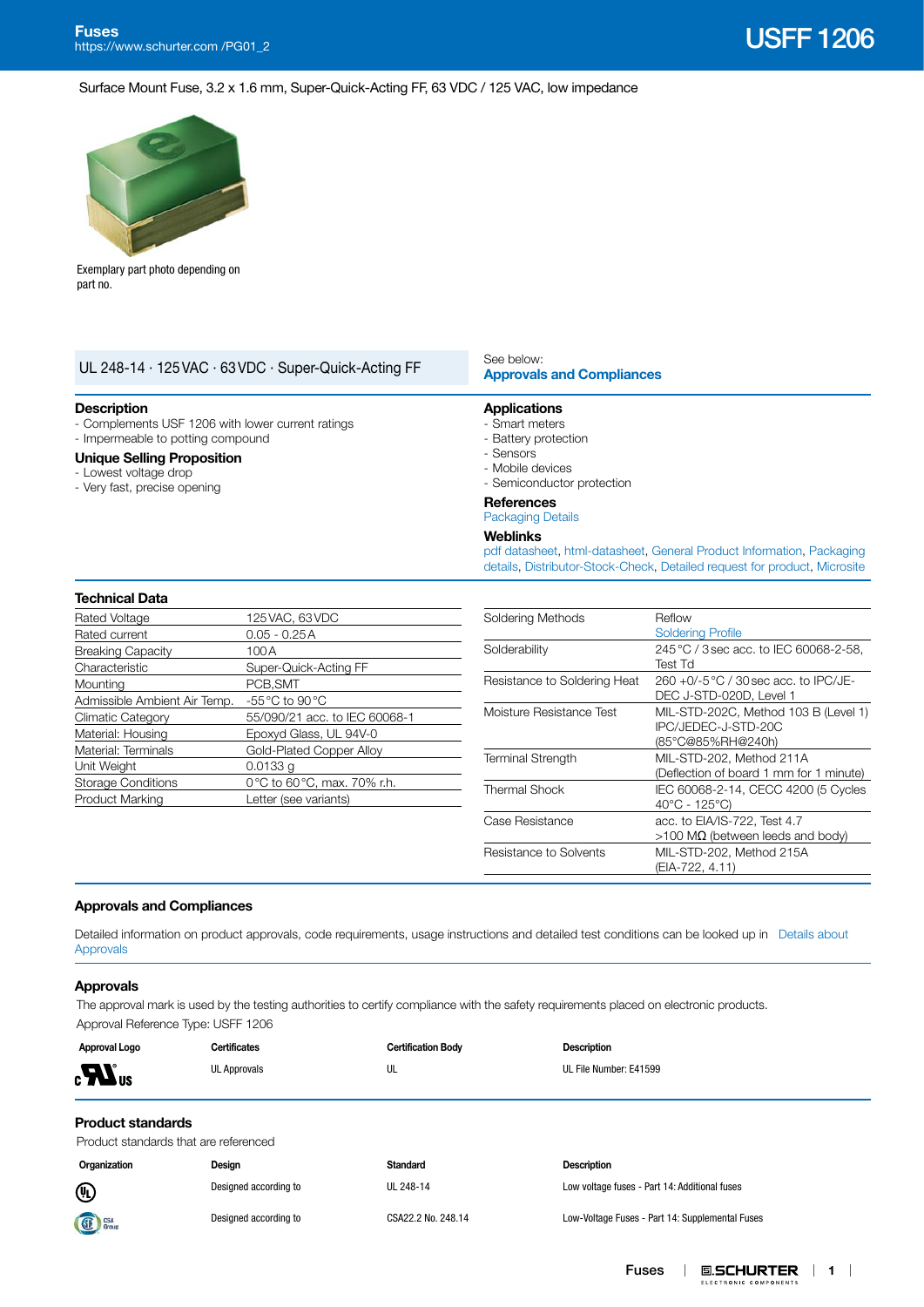# **Application standards**

Application standards where the product can be used

| Organization                                    | Design                         | <b>Standard</b>     | <b>Description</b>                                                                                                                                                                                          |
|-------------------------------------------------|--------------------------------|---------------------|-------------------------------------------------------------------------------------------------------------------------------------------------------------------------------------------------------------|
| <b>IEC</b>                                      | Designed for applications acc. | <b>IEC/UL 60950</b> | IEC 60950-1 includes the basic requirements for the safety of information<br>technology equipment.                                                                                                          |
| <b>Compliances</b>                              |                                |                     |                                                                                                                                                                                                             |
| The product complies with following Guide Lines |                                |                     |                                                                                                                                                                                                             |
| Identification                                  | <b>Details</b>                 | Initiator           | <b>Description</b>                                                                                                                                                                                          |
| CE                                              | CE declaration of conformity   | <b>SCHURTER AG</b>  | The CE marking declares that the product complies with the applicable<br>requirements laid down in the harmonisation of Community legislation on<br>its affixing in accordance with EU Regulation 765/2008. |
| <b>RoHS</b>                                     | <b>RoHS</b>                    | <b>SCHURTER AG</b>  | EU Directive RoHS 2011/65/EU                                                                                                                                                                                |
| $\bigcirc$                                      | China RoHS                     | <b>SCHURTER AG</b>  | The law SJ / T 11363-2006 (China RoHS) has been in force since 1 March<br>2007. It is similar to the EU directive RoHS.                                                                                     |
| Halogen<br>Free                                 | Halogen Free                   | <b>SCHURTER AG</b>  | SCHURTER strives to offer our customers halogen free products.                                                                                                                                              |
| <b>REACH</b>                                    | <b>REACH</b>                   | <b>SCHURTER AG</b>  | On 1 June 2007, Regulation (EC) No 1907/2006 on the Registration,<br>Evaluation, Authorization and Restriction of Chemicals 1 (abbreviated as<br>"REACH") entered into force.                               |

**Dimension [mm]**  $\qquad \qquad \qquad \frac{1}{3.2 \text{ mm}}$ 

Reflow soldering pads





# **Derating Curves**



## **Pre-Arcing Time**

| <b>Rated Current In</b> | $1.0 x$ In min. | 2.5 x ln max. | 10.0 x ln min.  10.0 x ln max. |        |
|-------------------------|-----------------|---------------|--------------------------------|--------|
| 0.05A                   | 4 h             | 5s            | $0.1$ ms                       | 1 ms   |
| 0.125A                  | 4 h             | 5s            | $0.1$ ms                       | 3 ms   |
| $0.16A - 0.25A$         | 4 h             | 5s            | $0.1$ ms                       | 1 $ms$ |